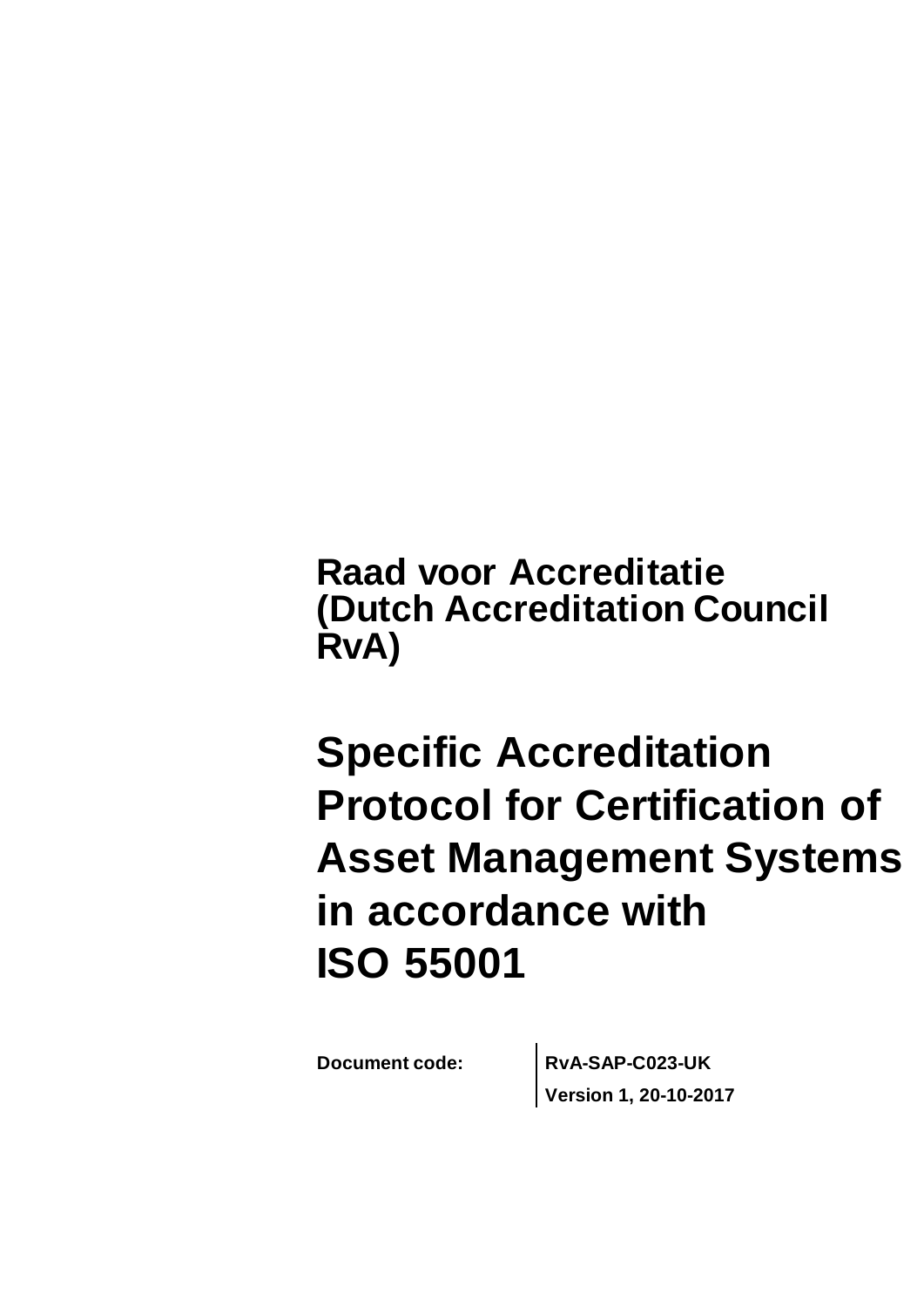A Specif ic Accreditation Protocol (SAP) describes the assessment serv ice f or a specif ic accreditation. It should be read in conjunction with the generic Rv A regulations and policy documents . A current v ersion of the SAP is av ailable through the website of the Rv A. [\(www.rv a.nl\)](http://www.rva.nl/).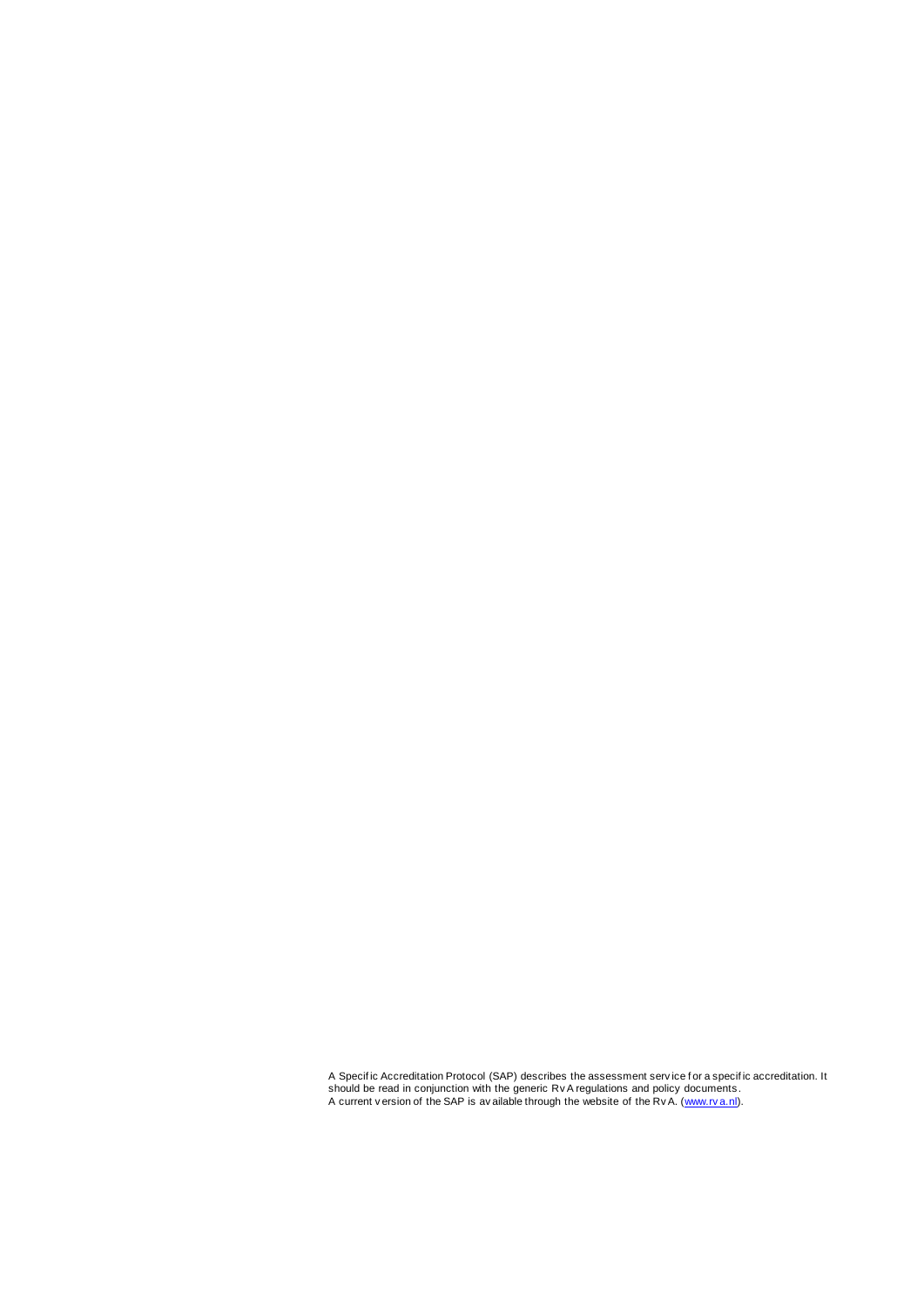

### **Content**

| $\mathbf 1$    |                                                                                     |                |
|----------------|-------------------------------------------------------------------------------------|----------------|
| 1.2            |                                                                                     |                |
| 1.5            | Documents related to the conformity assessments to be carried out ____ 4            |                |
| 2 <sup>7</sup> |                                                                                     |                |
| 3 <sup>1</sup> |                                                                                     |                |
|                | 3.2 The nature and content of the assessments ___________________________________ 4 |                |
|                | 3.2.1 Initial assessments and extensions of scope _______________________________ 4 |                |
|                |                                                                                     |                |
|                |                                                                                     |                |
| 4              |                                                                                     |                |
| 5              |                                                                                     | 6              |
| 6              |                                                                                     |                |
|                | Annex 1: Scope categories and links to IAF ID1 _________________________________    | $\overline{7}$ |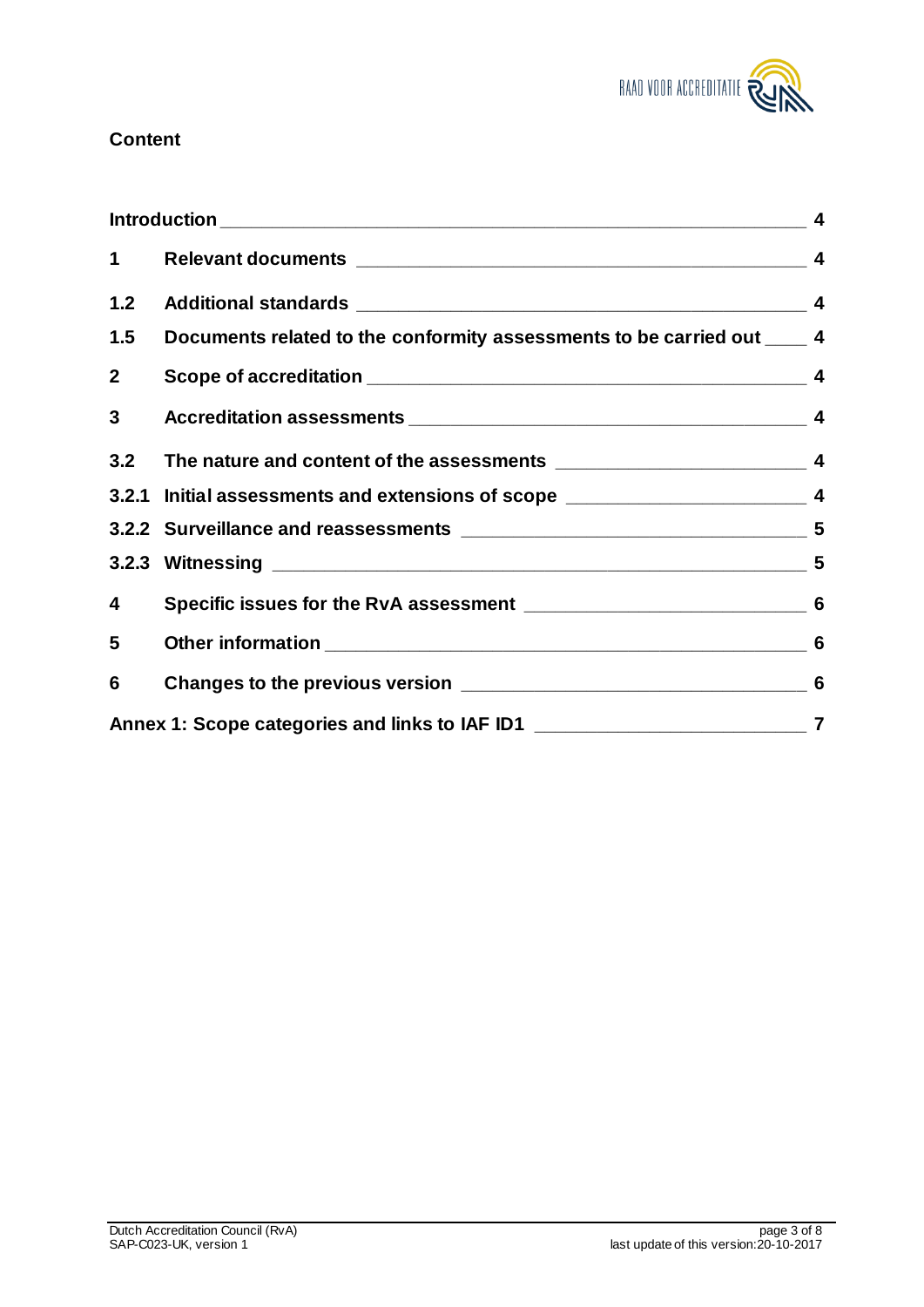

## **Introduction**

This SAP should be read in conjunction with SAP-C000, only additional or deviating aspects compared to SAP-C000 have been listed in this SAP. This means that some paragraph numbers in this SAP are missing (if all relevant information is already contained in SAP C000).

## **1 Relevant documents**

#### **1.2 Additional standards**

 ISO/IEC TS 17021-5 Conformity assessment — Requirements for bodies providing audit and certification of management systems. Part 5: Competence requirements for auditing and certification of asset management systems.

#### **1.5 Documents related to the conformity assessments to be carried out**

Certification bodies (CB's) certify against:

- ISO 55001, Asset management systems Requirements
- For The Netherlands: ISO 55001 certification is also possible in accordance with the Certificatieschema voor NEN-ISO 55001:2014 Assetmanagement – Managementsystemen - Eisen (will be added to the 'BR010-lijst')

## **2 Scope of accreditation**

The RvA will determine the scope of an accreditation in line with the categories and subcategories as indicated in Annex 1. The link with the codes from IAF ID1 is also indicated. The clustering in Annex 1 is a first attempt to cover all types of organisations implementing an Asset Management System. Not all organisations (or their specific asset management activities) may be clearly covered by this clustering. The CB is still required to determine whether or not these activities fall within their scope of accreditation and to ensure appropriate competence of their certification personnel. The clustering will be reviewed after the first experiences with Asset Management Systems Certification Schemes.

## **3 Accreditation assessments**

#### **3.2 The nature and content of the assessments**

#### **3.2.1 Initial assessments and extensions of scope**

During the initial assessment, the implementation of policies and procedures will be assessed at the office(s) of the certification body. The content and extent of the assessment shall at least ensure the following: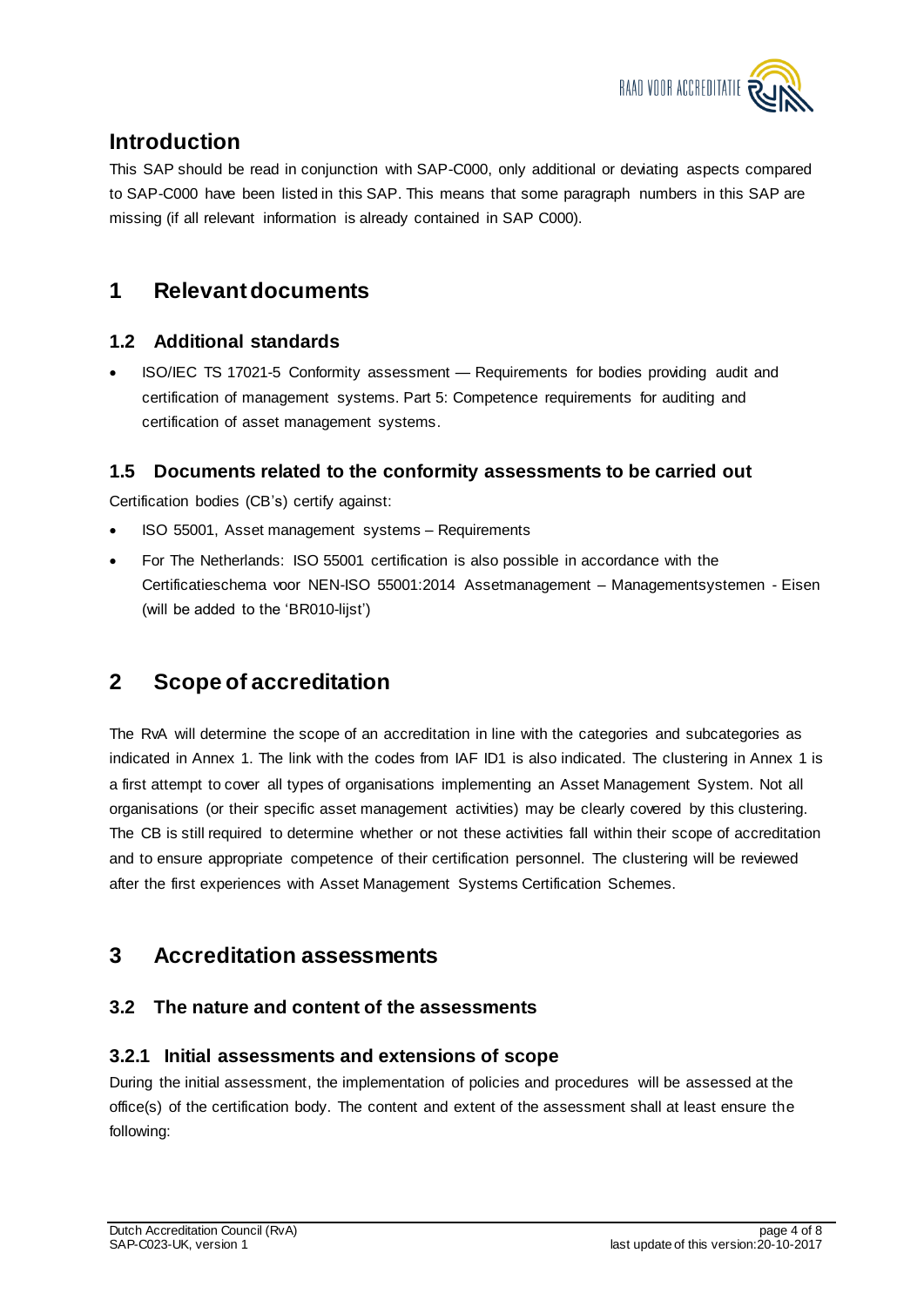

- During the office assessment, the team samples the files of clients and personnel to cover the scope for which accreditation is sought. At least one client and one personnel competence file per subcategory requested shall be reviewed completely.
- The application of the IAF-MD documents shall be verified as applicable.

#### **3.2.2 Surveillance and reassessments**

The implementation of the ISO 55001 certification system shall be verified during each surveillance assessment of the RvA. The files reviewed (this includes personnel files and certification files) during the subsequent surveillances and the reassessment in a four years period (accreditation cycle) shall cover all the subcategories mentioned in Annex 1, for which the CB is accredited.

Due to the limited number of certificates currently issued (and the limited amount of experience with the scheme), the sample size is larger than for regular schemes. The total number of certification files to be reviewed for each assessment is based on the number of valid certificates under accreditation according to the table below (approximately 1/2 of the square root of the number of certificates with a maximum of 15 files):

| Certificates         |  | 6 | つに<br>້ | 36 | :49 | 64 | etc. |
|----------------------|--|---|---------|----|-----|----|------|
| Files to be reviewed |  |   |         |    |     |    | σιυ. |

For each accreditation cycle (surveillances and reassessment), the number of witnesses will be determined based on the rules in paragraph 3.2.3.

#### **3.2.3 Witnessing**

#### **General remarks**

In addition to BR005 at least two weeks before the witnessing, the RvA team shall be provided with:

- a (summary) description of the most critical assets, managed by the organisation, together with a (summary) description of the various roles relevant for the asset management;
- the records of the CB's contract review for this organization (including qualification records for the auditors used);
- in case a surveillance or recertification audit is witnessed, a copy of the ISO 55001 certificate issued by the CB;
- the report of the CB's pre-assessment or stage 1 assessment of the organization's asset management system (or other latest report) and the audit plan (or the totality of documents, consistent with the requirements of ISO/IEC 17021-1, cl. 9.2.3.2).

#### **Selection of witness audits**

In line with IAF MD17, the IAF codes (see IAF ID1) have been merged into a series of categories and subcategories in Annex 1, taking into consideration the applicable regulations, the technicalities of the processes, and the competence needed by CB's audit team for asset management system certification.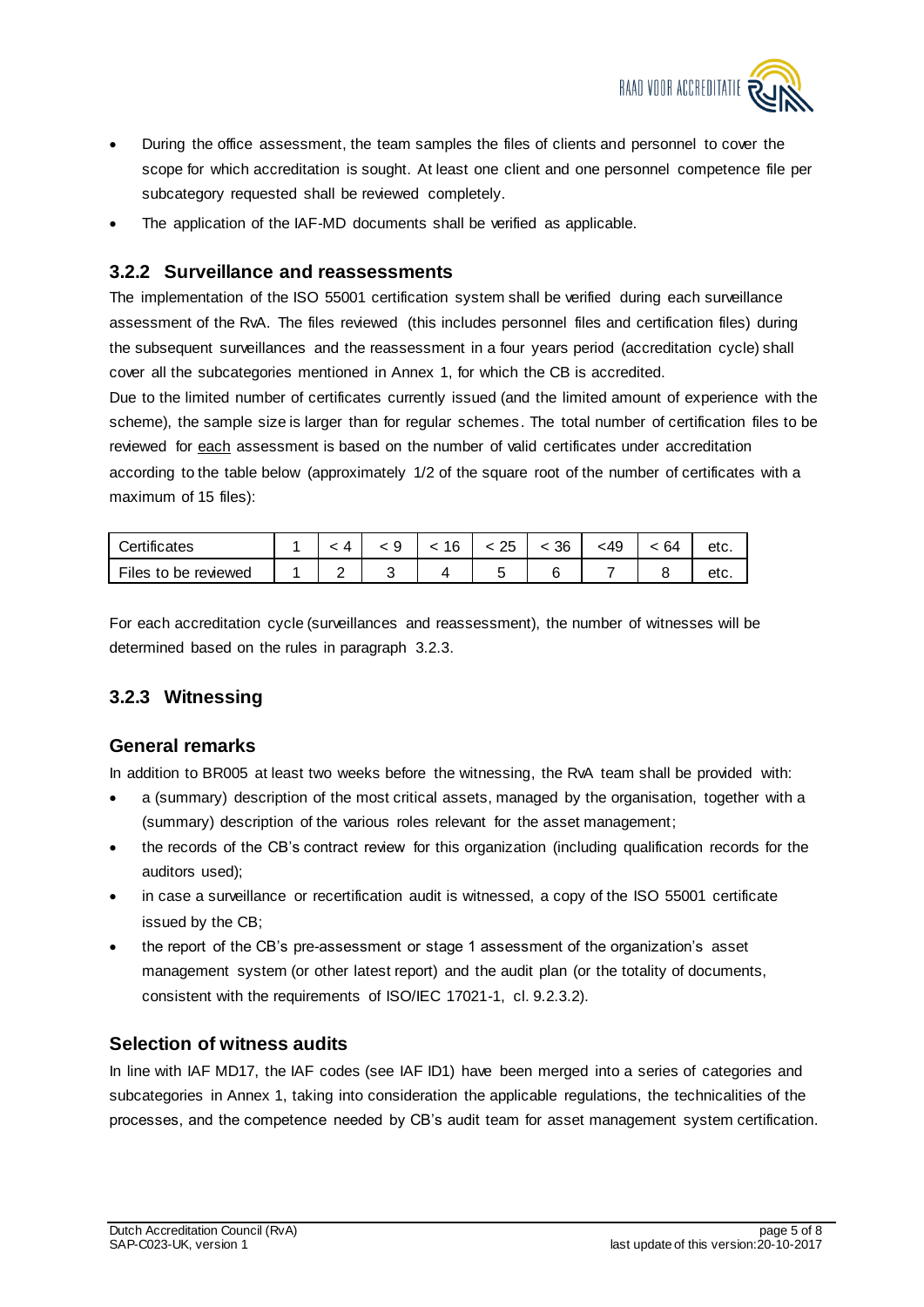

The following rules for the selection of witnesses apply for the granting and extension of accreditation of asset management system certification to guarantee appropriate coverage of the applicant's scope:

- If a subcategory has only one IAF code, the RvA shall perform a witnessing activity in this code to grant accreditation for that subcategory.
- If a subcategory has more than one IAF code, the RvA shall perform at least one witnessing activity in one of the IAF codes in that subcategory (next to several document reviews during the office assessment, covering other IAF codes). With that assessment, the RvA can grant accreditation for the other IAF codes of that subcategory.

In the initial accreditation cycle (meaning from first surveillance to the first reassessment), the RvA shall perform at least one witnessing activity in each subcategory. This programme will continue until the CB has demonstrated sufficient experience and performance for an enhanced programme. Then the RvA shall perform at least one witnessing activity in each subcategory, during two successive accreditation cycles. This shall be complemented by other assessment activities to guarantee that each subcategory is assessed during each cycle. The RvA shall justify the reduction of the witnessing programme. Normally, the witnessing frequency established for a first cycle will be reinstated if significant changes occur in the CB's auditor qualification process, auditing practices or audit results and in audit personnel.

## **4 Specific issues for the RvA assessment**

For the Dutch NEN Scheme, the RvA shall in particular focus on the following issues during the assessment of CB's for ISO 55001 certification:

- application of the NEN certification scheme, e.g.:
	- $\circ$  calculation of audit time for audits (documented rationale for determination of complexity);
	- o traceability of assessment of themes (report);
- management of competence as explained in ISO/IEC 17021-5, and IAF MD10.

## **5 Other information**

In case accreditation for asset management system certification in line with the NEN scheme is granted, suspended or withdrawn, NEN shall be notified.

RvA expertise holder EN ISO/IEC 17021: Corné Cox [\(corne.cox@rva.nl\)](mailto:corne.cox@rva.nl) RvA co-ordinator for the scheme: Carmen Goettsch [\(carmen.goettsch@rva.nl\)](mailto:carmen.goettsch@rva.nl) RvA technical expert for the scheme: Harold Böckting [\(harold.bockting@rva.nl\).](mailto:harold.bockting@rva.nl)

## **6 Changes to the previous version**

Not applicable, this is the first version of this Specific Accreditation Protocol.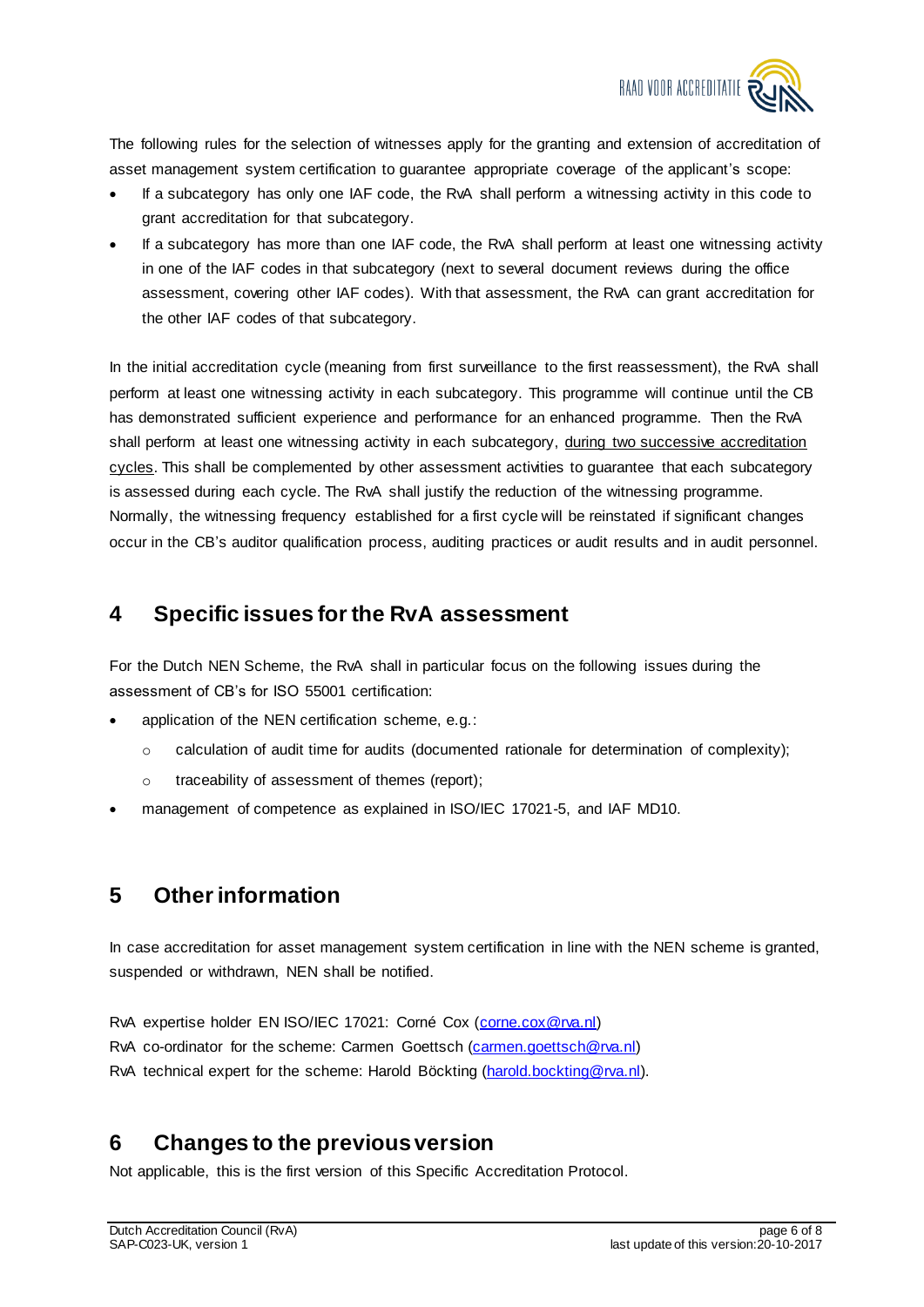

## **Annex 1: Scope categories and links to IAF ID1**

| <b>RvA Category</b>    | Subcategory,                                                                          | IAF ID1         | NACE code (rev. 2)                        | <b>Description</b>                                                                                            |  |  |
|------------------------|---------------------------------------------------------------------------------------|-----------------|-------------------------------------------|---------------------------------------------------------------------------------------------------------------|--|--|
|                        | i.e. when the certification scope includes                                            | code            |                                           |                                                                                                               |  |  |
|                        | management of assets such as:                                                         |                 |                                           |                                                                                                               |  |  |
| <b>Physical Assets</b> | (Public) Infrastructure such as roads,                                                | 36 part         | 84                                        | Public administration and defence                                                                             |  |  |
|                        | rail, shores, tunnels, dikes, bridges,<br>harbours, etc.                              | 28              | $41 - 43$                                 | Construction                                                                                                  |  |  |
|                        | Infrastructural utility networks for<br>electricity, gas, water,<br>telecommunication | 25              | 35.1                                      | <b>Electricity supply</b>                                                                                     |  |  |
|                        |                                                                                       | 26              | 35.2                                      | Gas supply                                                                                                    |  |  |
|                        |                                                                                       | 27              | 35.3, 36                                  | Water supply                                                                                                  |  |  |
|                        |                                                                                       | $31$ part       | 61                                        | Telecommunication                                                                                             |  |  |
|                        |                                                                                       | 36 part         | 84                                        | Public administration                                                                                         |  |  |
|                        | Installations: part of the production<br>process                                      | $\overline{2}$  | 05, 06, 07, 08, 09                        | Mining and quarrying                                                                                          |  |  |
|                        |                                                                                       | ن               | 10, 11, 12                                | Food products, beverages and tobacco                                                                          |  |  |
|                        |                                                                                       | 4               | 13, 14                                    | Textile and textile products                                                                                  |  |  |
|                        |                                                                                       | 5               | 15                                        | Leather and leather products                                                                                  |  |  |
|                        |                                                                                       | 6               | 16                                        | Wood and wood products                                                                                        |  |  |
|                        |                                                                                       | 7               | 17                                        | Pulp, paper and paper products                                                                                |  |  |
|                        |                                                                                       | 8               | 58.1, 59.2                                | Publishing companies                                                                                          |  |  |
|                        |                                                                                       | 9               | 18                                        | Printing companies                                                                                            |  |  |
|                        |                                                                                       | 10              | 19                                        | Manufacture of coke and refined petroleum products                                                            |  |  |
|                        |                                                                                       | $\overline{11}$ | 24.46                                     | Processing of nuclear fuel (including processing of<br>radioactive materials and handling radio-active waste) |  |  |
|                        |                                                                                       | $\overline{12}$ | 20                                        | Chemicals, chemical products and fibres                                                                       |  |  |
|                        |                                                                                       | 13              | 21                                        | Pharmaceuticals                                                                                               |  |  |
|                        |                                                                                       | $\overline{14}$ | $\overline{22}$                           | Rubber and plastic products                                                                                   |  |  |
|                        |                                                                                       | $\overline{15}$ | 23 (except 23.5, 23.6)                    | Non-metallic mineral products                                                                                 |  |  |
|                        |                                                                                       | 16              | 23.5, 23.6                                | Concrete, cement, lime, plaster etc.                                                                          |  |  |
|                        |                                                                                       | 17              | 24 except 24.46, 25<br>except 25.4, 33.11 | Basic metals and metal products                                                                               |  |  |
|                        |                                                                                       | 18              | 25.4, 28, 30.4, 33.12,<br>33.2            | Machinery and equipment                                                                                       |  |  |
|                        |                                                                                       | 19              | 26, 27, 33.13, 33.14, 95.1                | Electrical and optical equipment                                                                              |  |  |
|                        |                                                                                       | 20              | 30.1, 33.15                               | Shipbuilding                                                                                                  |  |  |
|                        |                                                                                       | 21              | 30.3, 33.16                               | Aerospace                                                                                                     |  |  |